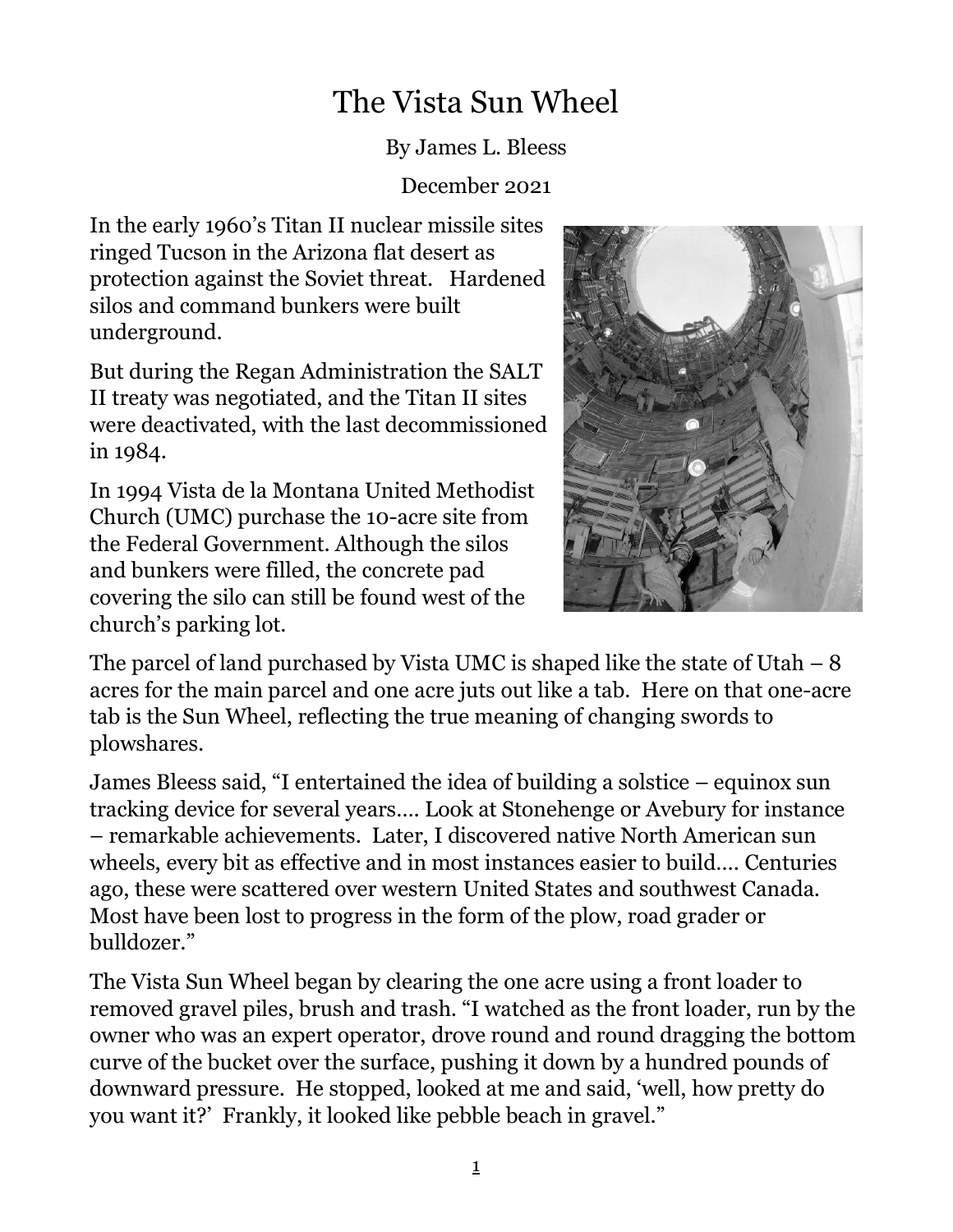The circular nature of the Vista site was now evident and the construction of the Sun Wheel began. The main features would be a stone ring circumference, radiating spokes for the solstices and equinox, and a central cairn.

From the chosen center, Jim used direct observation to find the horizon positions of the sunrise and sunset points at Summer and Winter Solstice and the Equinox. "Patience is required! I set out white painted soccer ball size stones at each position. Next, I allowed for another annual cycle of the sun to verify the accuracy. These stones were set outbound of the eventual ring."



Jim used a 30.5 foot [9.1 m] length of non-stretch wire to scribe a circle around the center. "I used 28 ton of broken limestone,  $4 - 12$  inches  $[10 - 30$  cm], mixed. 12-inch broken costs more than 4 inch broken, go figure. The limestone was deposited in three piles to make moving around the circumference of the ring easier. (There is no easy way to hand carry 28 ton of broken limestone). Four of us did this in about 4 hours with the help of a skid steer and another good operator." The circular ring now has an inside diameter of 61 feet [18.6 m] with an extending base 30 inches [76 cm] thick and sitting on average 18 inches [46 cm] high. Quite an impressive Wheel.

In the middle Jim constructed a cairn of stone 11 feet [3.4 m] in diameter and 3 feet [1 m] high. The cairn like the Wheel's edge, are made of broken limestone, 4 to 12 inch random pieces. In the center is a post marked by a sandstone block about 30 inches [75 cm] tall. The post is now nearly buried due to recent additions of stone to the cairn. "Mostly tinkering here and there, no rush."

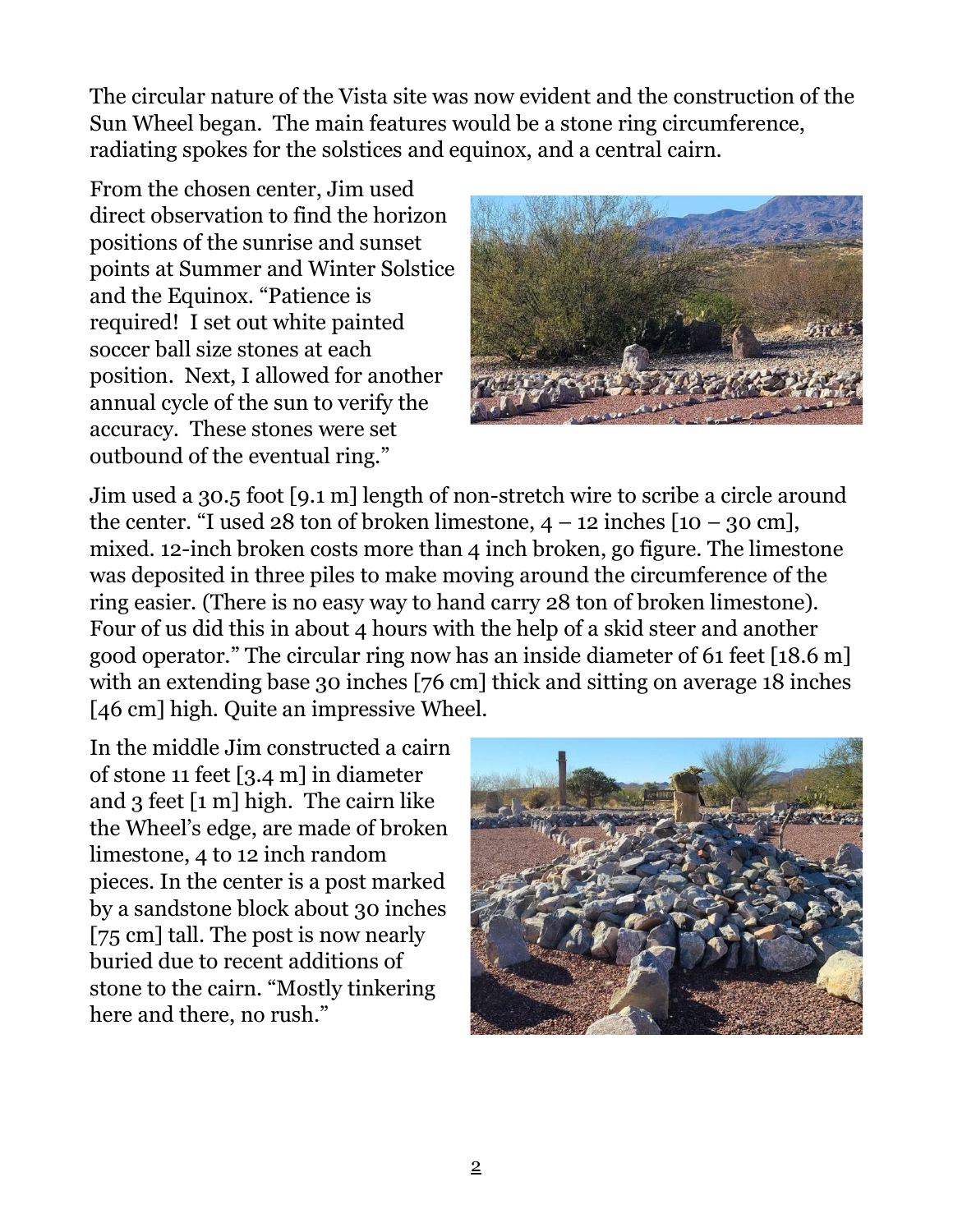Next came the Sun Wheel's floor, "This step called for 28 ton of crushed decomposed granite  $\langle \frac{1}{2} \rangle$  inch (1.25) cm) with fines (dust and dirt). Standard landscape material for southern Arizona. This was delivered and dumped inside the ring in 2 piles. The skid steer operator, in less than an hour had the granite looking like burgundy pile carpet, beautifully level and consistent."

Finally came the spokes for the Sun Wheel, "7 spokes contribute to the alignments. Besides the Solstice and Equinox alignment, I included a sunset only Groundhog Day feature. On Groundhog Day (the only



indicated cross quarter day) the setting sun appears to "rest" upon an aligned 7 foot [2.1 m] post. This is a popular feature of the Vista Sun Wheel."

But the Sun Wheel is far from finished, "20 stones about 30 to 40 inches [75 to 100 cm] were set to various alignments outside the ring. Buying the quarried stone was not expensive, but transportation was pricey. These were set by another operator, this time with a backhoe, also with amazing ability. He took a keen interest in the project and in the middle of his work he stopped, looked at me and said, that stone doesn't go there. He was correct!"

"The Wheel functions very well. I visit it often. Here is the place to meditate on light, shadow, time, our place in the world, tomorrow and those who were here long ago. It is also exciting to see the sun marking time in the same manner as ages ago. Eventually I intend to layout the Pleiades rising. It is simply too spectacular to leave out."